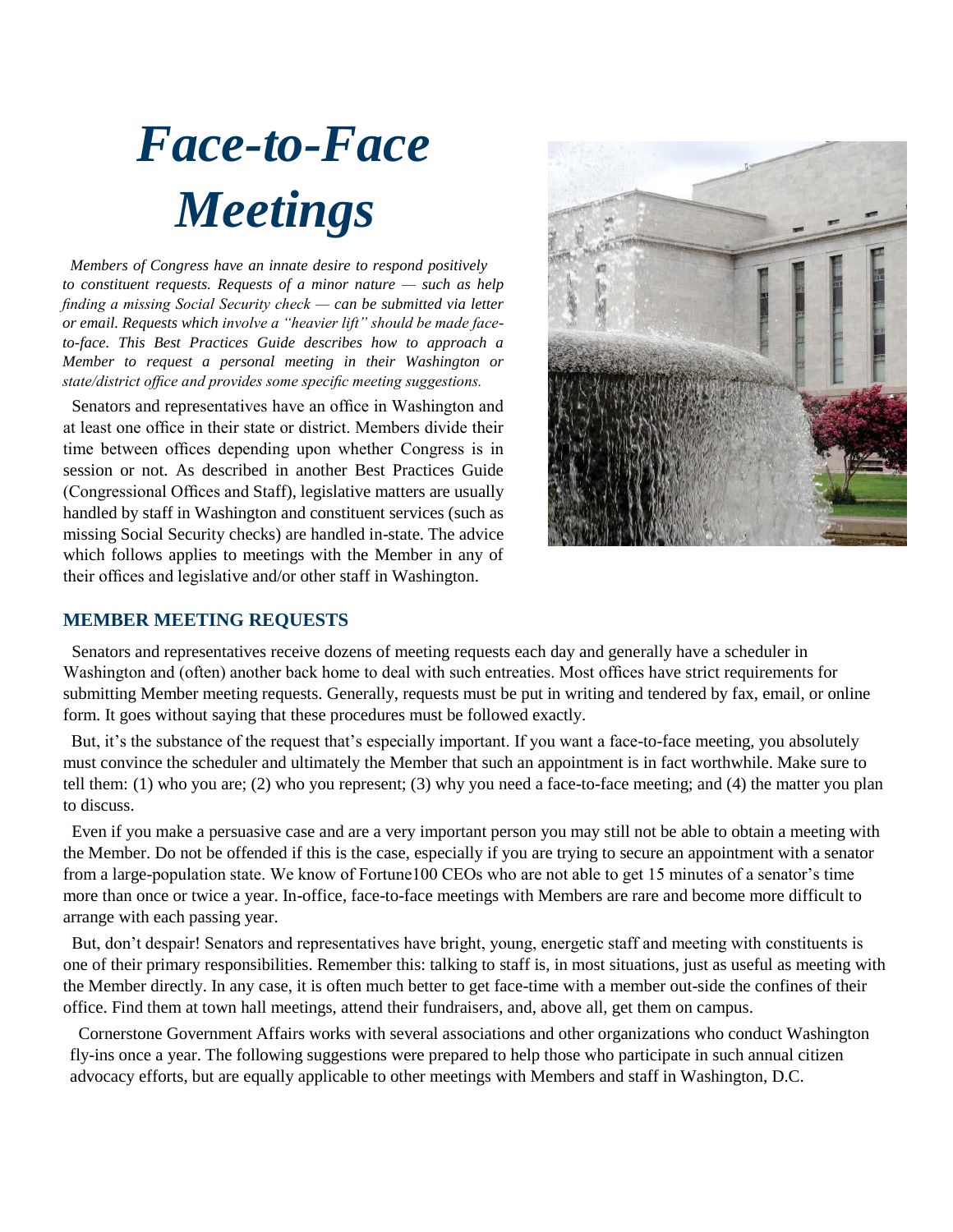## **DOS AND DON'TS FOR CITIZEN ADVOCATES**

- **DO** make an appointment for you or your small (no more than three) group; showing up without an appointment is just not done! Appointments with representatives and senators themselves must be made through their Washington, D.C. scheduler following the procedures established by each office (usually an online form or a written request emailed or faxed to the scheduler).
- **DON'T** show up too early, and don't show up too late (more than five minutes either way). If you are going to be more than five minutes late, call and advise the receptionist: "I've got an appointment with the congressman and we're going to be about ten minutes late." If you are early, wait in the hall.
- **DO** be flexible. When Congress is in session, Members are often called to the Capitol for floor votes. If you get stuck in the whirling-dervish of a voting frenzy you may end up: meeting with a staff person; walking to the Capitol to spend three or four minutes with the Member; or (occasionally) cooling your heels indefinitely.
- **DON'T** take this personally. Congress is a place where chaos is the norm. Remember the line from the deodorant commercial: "Never let them see you sweat."
- **DO** keep in mind that talking to a staffer is almost the same as talking to the senator or representative directly. Congressional staff wield enormous influence.
- **DON'T** go into an appointment without rehearsing your pitch. Make sure that everyone on your team knows what they are going to say before they say it. And, don't let one person do all the talking.
- **DO** take a minute or two to introduce your group. It often works best if one person does the introductions: "Jane is from Smallville. She is president of the Family Manufacturing Company and also head of the school board. Jack is…" This is a perfect time to hand out your business cards.
- **DON'T** spend a lot of time on chit-chat. Establishing rapport with the Member or the staff assistant is important. However, these are very busy people and they appreciate it if you get to the substance of the discussion as quickly as possible. Most meetings these days last about 15 to 20 minutes!
- **DO** designate one person in the group who will refocus the discussion if it starts to drift "off message."
- **DON'T** under any circumstances, get into an argument with a Member or their staff. You can disagree but do so with a smile on your face. And, never discuss politics, fundraising, etc. during a meeting on the issues. (This is ethically dangerous and, in the case of fundraising, likely illegal.)
- **DO** watch for subtle signs that the Member wants to end the meeting.
- **DON'T** forget your next meeting. It is not impolite to say: "Thank you, for your time. If we don't leave now, we're going to be late for our next appointment."